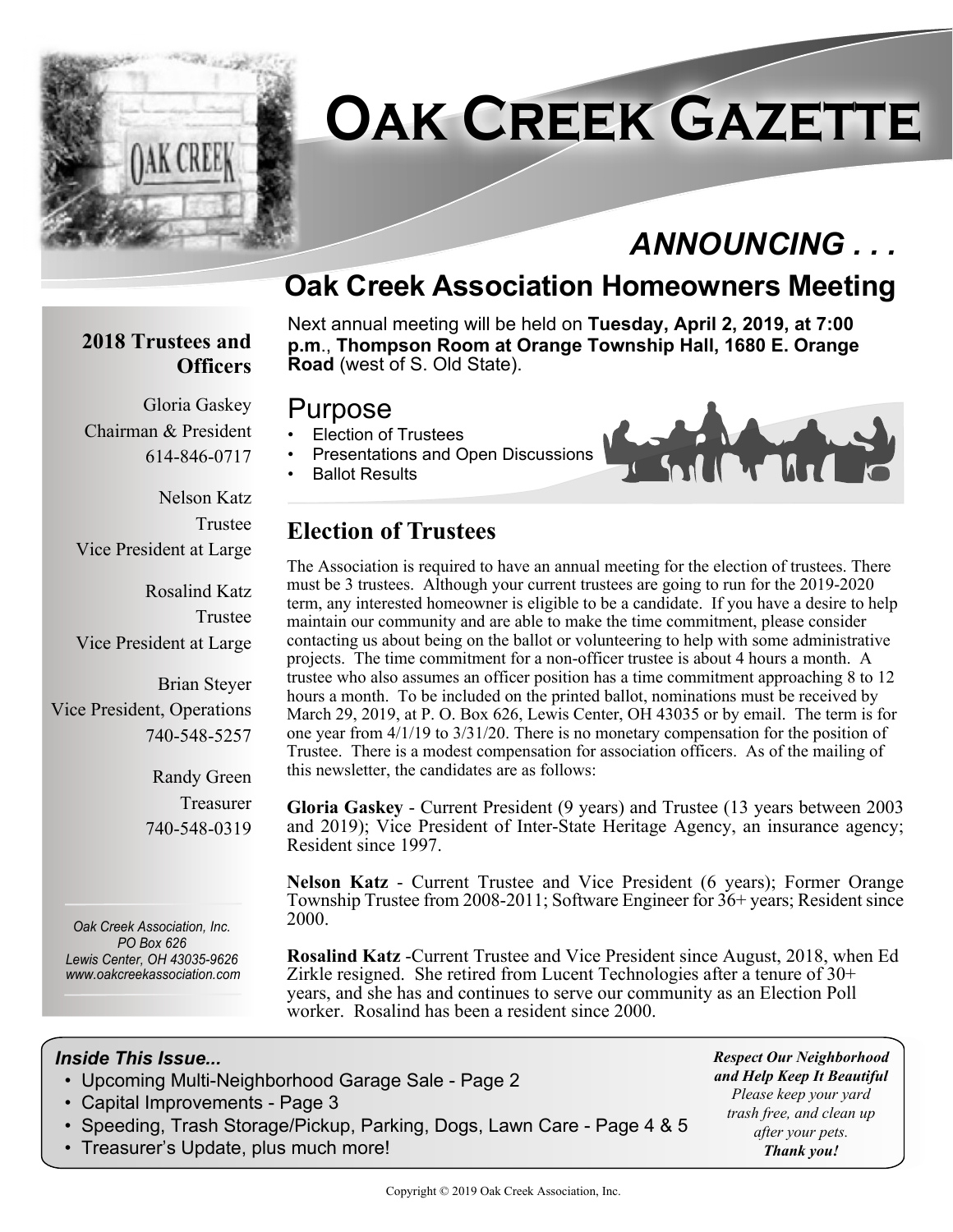# *Annual Multi-Neighborhood Garage Sale*



The dates for this year's Annual Multi-Neighborhood Garage Sale are Friday,

June 7th and Saturday, June 8th, 9am - 4pm each day. Participation is free! There will be at least 5 other neighboring homeowners' associations participating on the same dates...probably more. This would be a great weekend to dig out items you no longer need and sell them for some extra cash! Toys, clothes, records, tapes, videos, cd's, furniture, baby clothes, electronics, household items, small kitchen appliances, dishes, tools, office supplies, jewelry, glassware – there's no telling what buyers are looking for!

This year's Garage Sale is sponsored by participating HOA's and Kullberg Designs. Thanks Bruce!

# **TREASURER'S REPORT**

Invoices for the 2019 dues were mailed in January and were due by January 31, 2019. The annual dues remain \$150 and the amount has not increased since 2010. Our budget for 2019 is approximately \$60,000 for maintenance of the common areas and other Association expenses for 2019. Thank you for paying your dues promptly.

As you know, by virtue of owning property in Oak Creek, you are automatically a member of the Oak Creek Association. Association dues, like real estate taxes, are assessed on and directly tied only to the property and subject to similar collection processes. In other words when you purchase a home, it comes with dues and taxes.

Payment of dues is not contingent on any other factor. If you have not already done so, please pay instantly by credit card or e-check by accessing our web site, then clicking on the Paypal logo on our homepage at www.oakcreekassociation.com OR make your check in the amount of \$150.00, payable to Oak Creek Association, Inc. and mail to Oak Creek Association, Inc., PO Box 626, Lewis Center, OH 43035.

# DEED RESTRICTIONS OVERVIEW

If you do not have a copy of your deed restrictions, you can access them from our web site at www.oakcreekassociation.com. It is very important to review the deed restrictions before building, planting, fencing, etc. In addition to the deed restrictions, Orange Township has additional restrictions that should be checked for your own protection (call 740-548-5430 x 124). If you have any questions, the trustees will gladly



address or assist with your concerns. We do require that any complaints regarding deed restrictions violations (1) provide the nature of the violation, (2) provide the property address, and (3) be put in writing and mailed or emailed to us. If you wish to receive a response from us, include your name, address, and phone number so we can contact you in a formal manner. Below are Do's and Don'ts:

#### **QUICK GUIDE TO WHAT WE MUST DO AND WHAT WE CANNOT DO**

- Cut your grass and clean up clippings afterwards.
- Treat your lawn for feeds (crabgrass, dandelions, clover, etc.).
- Maintain planting beds. No beds overgrown with weeds and no planting allowed to grow out of control.
- Cannot have campers, trailers, boats, RV, or commercial vehicles in the driveway or on the street more than 24 hours in a month.
- No undrivable vehicle can be in front of premises for more than 7 days.
- No outdoor clothes drying.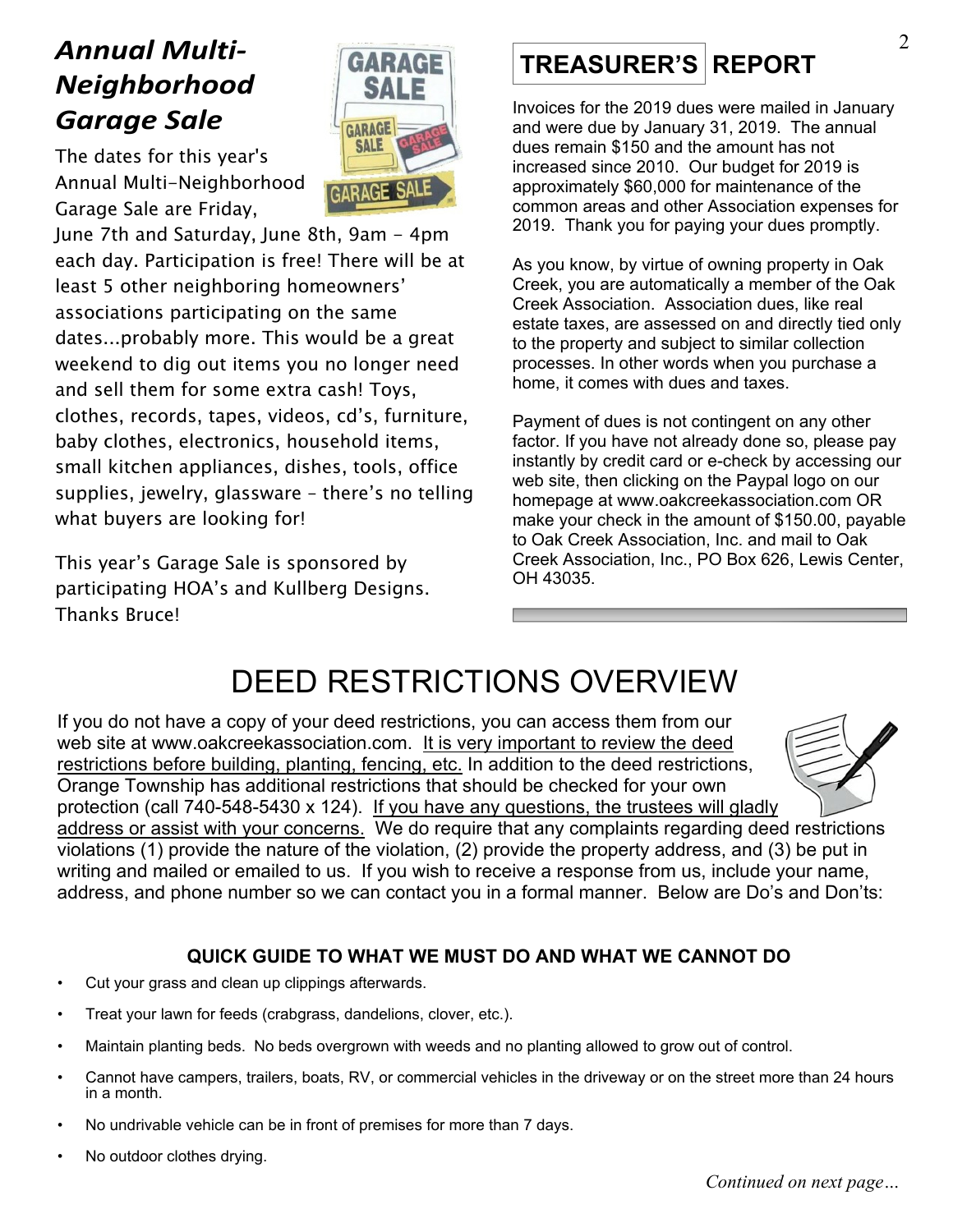#### **QUICK GUIDE TO WHAT WE MUST DO AND WHAT WE CANNOT DO**

- No trash receptacle in view of public from street or abutting properties. Trash is not to be put out prior to the evening before - this would be Thursday (except holidays, then Friday), and after 6:00 p.m. For pick up next day. Trash is NOT to be put on the side walks. It is also recommended that if a storm or high winds are pending, do not put trash out until the storm passes, keeping your trash from blowing all over the neighborhood. Promptly remove empty trash receptacles from sight along with any remaining items.
- No street trees. Trees cannot be planted between the sidewalk and the street.
- No sheds or storage structures.
- Fencing must meet your specified deed restriction.



• No painting, repairs, or structures, etc., are allowed which may be viewed as an eyesore to any of the owners of any lot in the subdivision. (This is the reason the builders had restrictions on all buyers as to the colors they were allowed to choose for siding, shutters, doors and roofs.

#### **Township Violations:**

- ß **Trash Collection:** Please let your new neighbors know that Orange Township requires we use Rumpke to collect refuse. Every resident must contact Rumpke like they do AEP, etc., to contract with them. There is a fee for trashpick up. The township will allow a resident to opt out only if they can prove they have a **legal** way of disposing of trash. Example, a resident owns a business and pays for a dumpster and collection, and takes their trash to work. They have to supply receipts and contracts, etc. If a resident puts his trash in another's yard for pickup or puts trash in someone else's receptacle, CALL RUMPKE at 1-800-828-8171 and ask for JACK. Rumpke has to initiate the complaint to Orange Township for the Township to take action.
- ß **Multiple Families:** We are single-family dwelling community. This does not mean that our children or parents don't live with us. But it does mean that several families cannot reside in a house that is not built to accommodate them. If you have a concern, **write** the Zoning Department, Orange Township, 1680 E. Orange Road, Lewis Center, OH 43035.\*
- **Parking:** If residents are parking in areas marked as "no parking this side of street." Please contact the Sheriff. If residents are parking in their driveways so as to block the pavement, again, contact the Sheriff.
- ß **Business out of the Home:** If a resident is conducting a business out of their home and create problems to surrounding residents, although it is a deed violation, it is also a Township violation. Notify us, but also **write** Zoning Department, Orange Township, 1680 E. Orange Road, Lewis Center, OH 43035. \*

\*The Township has an attorney, Mike McCarthy. Using the Township's attorney limits our legal expenses and the Township has a "Bigger Hammer." However, we are not afraid to take legal action against a resident on behalf of the Association. On all issues, we want to be prudent with spending our funds. We try to write letters, call, and visit first. We will work with a resident so long as they work with us.

### **Capital Improvements**

With the construction on S. Old State coming to a close, we are planning to repair, replace and update the perimeter landscape. Projects under consideration include replacing the fencing, replacing the 2 entranceway beds at S. Old State and E. Powell, installing rip rap around the ponds, edging and mulching of the trees in the cul-de-sacs and along north and south sides of E. Powell, replacing sprinkler systems at S. Old State and if needed, at Oakcreek Drive (to be determined after the Township corrects the grading), fountain and light replacement as needed, and power washing all of the entranceway monuments and repainting the lettering. VERY AMBITIOUS…but we are very anxious to reclaim our community.

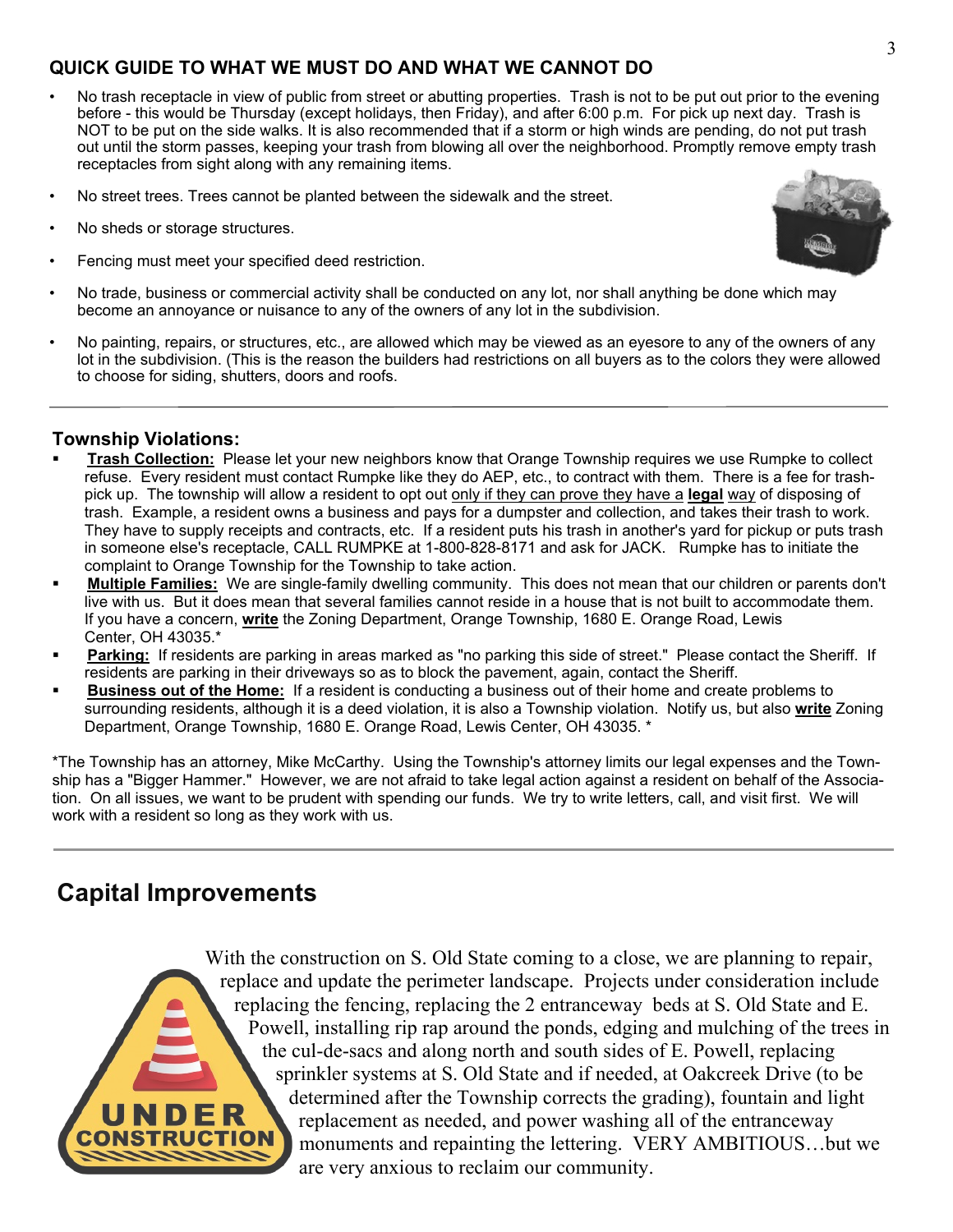### *SPEEDING AND SAFETY WITHIN THE NEIGHBORHOOD*

Oak Creek Association has taken steps to address speeding issues and safety concerns throughout our Subdivision since our last Homeowners' Meeting:

- · The Olentangy Local School District purchased and Orange Township installed and will maintain flashing 20 mph speed limit signs for the front and back entrances to Oak Creek Elementary School. Two signs were placed on Westwood Drive and two on Oak Creek Drive.
- · We are among several communities in Delaware County engaging Special Duty Deputies to monitor our neighborhoods for speed and unusual activities. Special Duty Deputies are a visible presence on various days and times from May through September and from Thanksgiving to New Years. (This schedule has been in effect since 2017.)

## **Trash Storage and Pickup**

Just a friendly reminder that trash is not to be set out until the night before pick up. That would generally be Friday, so trash should not be set out prior to Thursday Evening. When there is a holiday, trash pickup is delayed for 1 business day. Furthermore, trash cans and trash bins need to be kept out of public view; therefore, they cannot remain in the driveway or next to your house (unless hidden by shrubs or fencing). Please reference Limited Warranty Deed Article I, J: WASTE DISPOSAL

..."trash, garbage or other waste...shall be kept out of view of the general public from the street and abutting properties."

We respectfully ask that you remove any trash can(s)/bin(s) from your driveway and public view, including the side of your house.

### Parking

Campers, trailers, boats, RV's and commercial vehicles are not permitted to be left in the driveway or on the street more than 24 hours in any 30 day period. Also, vehicles cannot be parked on front lawns and in yards. If you want to avoid receiving a Violation Letter from the Association and the accompanying fines, please comply with Limited Warranty Deed, Article I, N:

#### BOAT, TRAILER AND VEHICLE PARKING AND STORAGE

"No truck, trailer, boat, camper, recreational vehicle or commercial vehicle shall be parked or stored in front of or on any lot unless it is in a garage or other vehicle enclosure out of view from the street

*Parking (continued on next page)*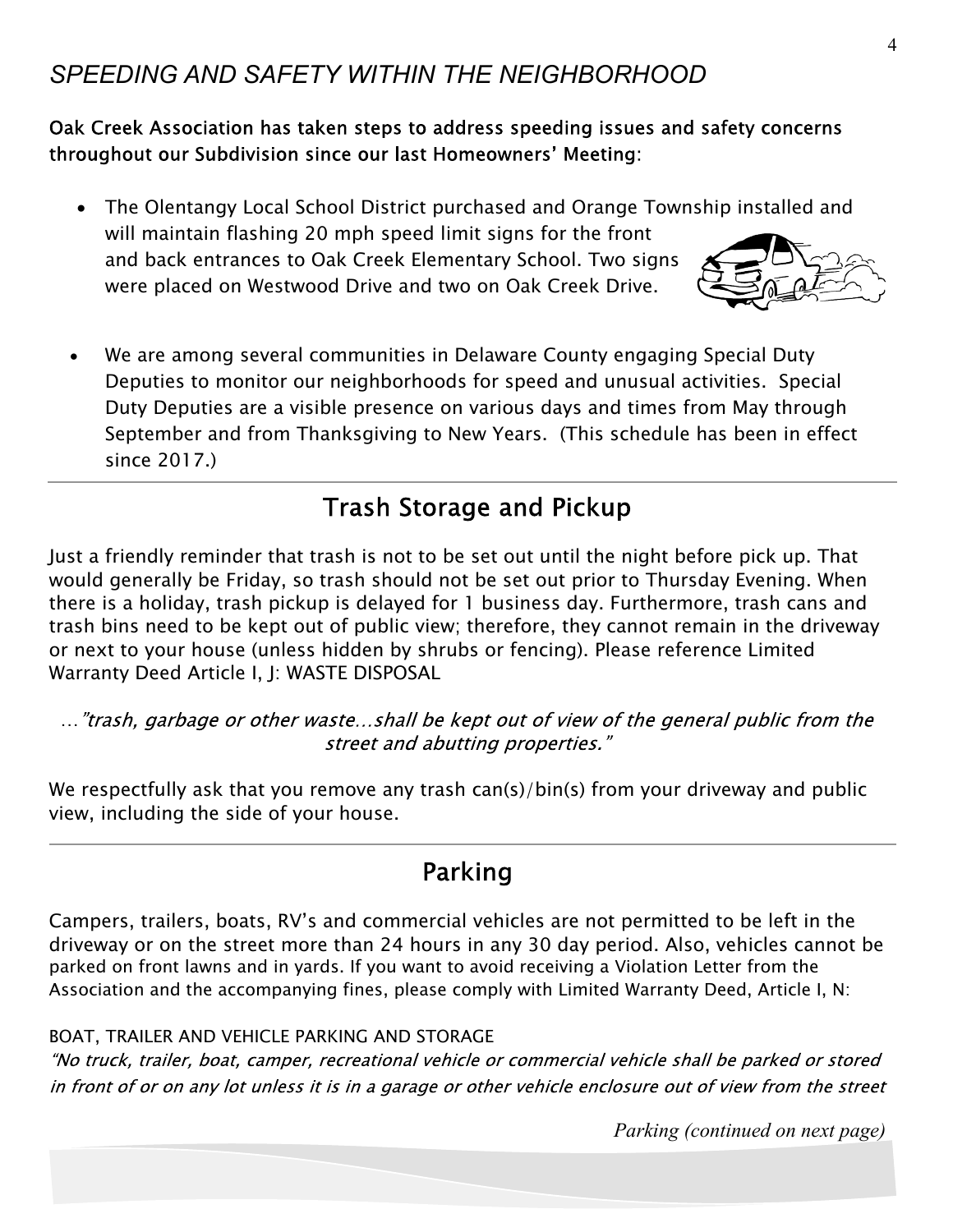# **Dogs**

We understand that our pets are family members. However, for the safety of young children (who may be scared by your pet), the elderly, who could also be knocked down, or other small pets, please keep your dog on a leash when you walk it in the neighborhood. And please, please, please, clean up after your dog!

# **Lawn Care**

We must take care of our lawns and yards. That means:

- Mowing the grass and cleaning up clippings at a minimum of every 7- 10 days during the growing season
- Fertilizing and treating your lawn and beds for weeds
- Trimming bushes and maintaining plant beds

Please reference Limited Warranty Deed Article I, E: BUILDING LOCATION

"...no weeds, underbrush or other unsightly growths shall be permitted to grow or remain anywhere on said lots and no unsightly object shall be allowed to be placed or suffered to remain anywhere thereon."

By following these simple rules, we can keep our community a desirable place to live and keep our property values up, which is something we should all want to do!

#### **Resources**

- **Ohio's Financial Crisis Resources** Information on lowering monthly payments, locating safe and affordable housing, find a job or training, repair your credit, how to create a budget, plus much more, please access the Financial Crisis Resources at www.savethedream.ohio.gov/financialcrisis.aspx
- **Senior Citizens Inc. of Delaware County** To provide motivating activities to help active older adults remain a vital part of Delaware County through education, recreation, socialization, exercise, and wellness. www.mysourcepoint.org
- **Discover events and activities in Orange Township** at OrangeCelebration.com

**Your Association Web Site** *-* Keeping in touch with your Oak Creek Homeowners' Association and up-to-date on neighborhood happenings just a click away on your computer. From special HOA announcements to local news, previous newsletters, minutes from meetings, legal documents, or contact a trustee, access us at www.oakcreekassociation.com anytime! Also join us on Facebook - go to FB and type: Oak Creek of Lewis Center in the search bar, select us and ask to join our group.